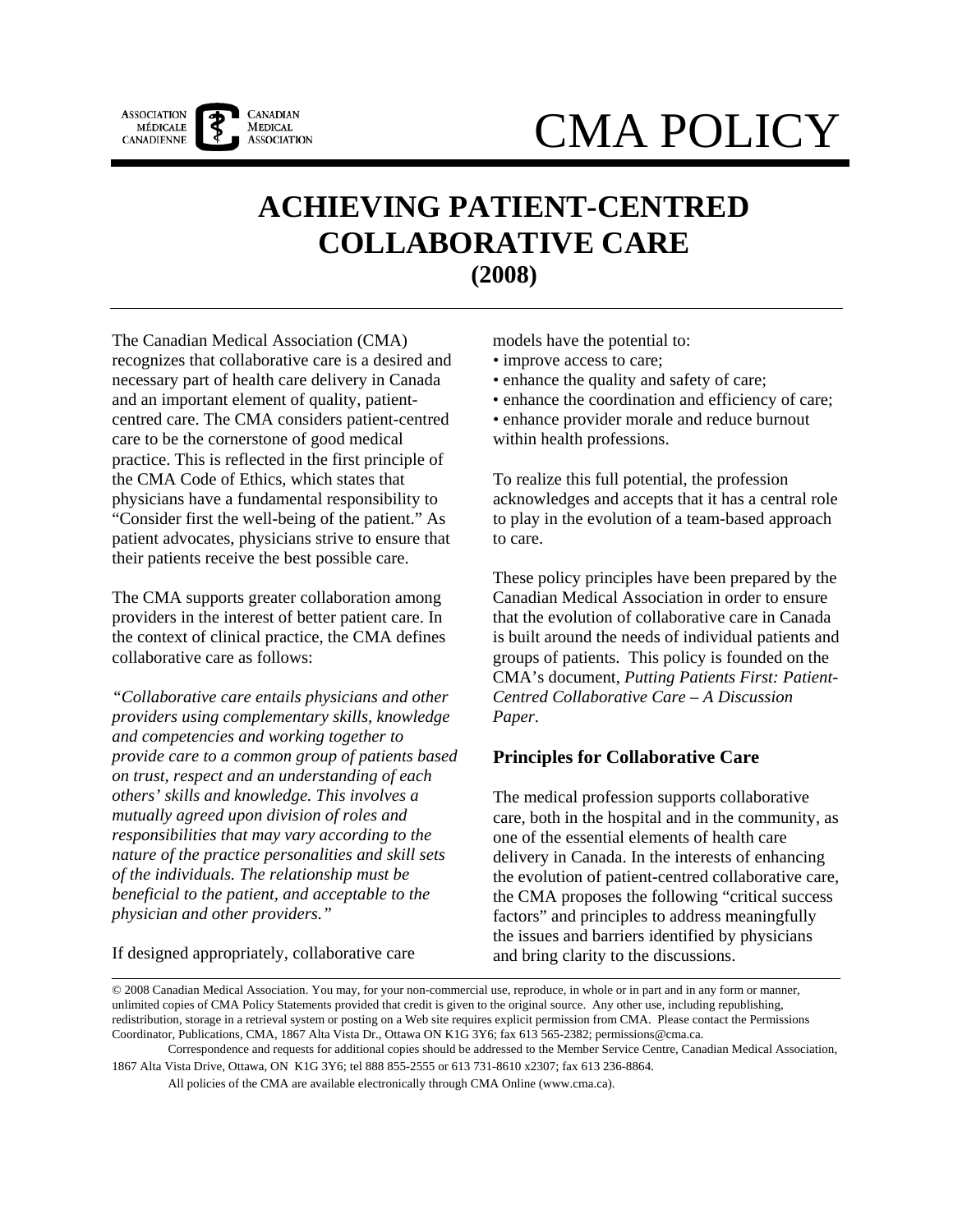#### **1. PATIENT-CENTRED CARE**

First and foremost, medical care delivered by physicians and health care delivered by others should be aligned around the values and needs of patients.

Collaborative care teams should foster and support patients, and their families, as active participants in their health care decision-making. New models should have the potential to empower patients to enhance their role in prevention and self-care.

*Models of collaborative care must be designed to meet the needs of patients.* 

*Collaborative models of practice must reduce fragmentation and enhance the quality and safety of care provided to patients.* 

*It is the patient who ultimately must make informed choices about the care he or she will receive.* 

#### **2. RECOGNITION OF THE PATIENT– PHYSICIAN RELATIONSHIP**

The mutual respect and trust derived from the patient-physician relationship is the cornerstone of medical care. This trust is founded on the ethical principles that guide the medical profession as defined in the CMA Code of Ethics. The impact of collaborative models of practice on this relationship, and hence the patient's satisfaction and experience with their care, is unknown.

*Models of collaborative care must support the patient-physician relationship.* 

*Entry into and exit from a formal collaborative care arrangement must be voluntary for both the patient and the physician.* 

*A common Code of Ethics should guide the practice of collaborative care teams. Every resident of Canada has the right to access a* 

#### *personal family physician. †*

## **3. PHYSICIAN AS THE CLINICAL LEADER**

Effective teams require effective leadership. A defined clinical leader is required to ensure proper functioning of the team and to facilitate decisionmaking, especially in complex or emergent situations. In collaborative care the clinical leader is responsible for maximizing the expertise and input of the entire team in order to provide the patient with comprehensive and definitive care.

It is important to differentiate "clinical leadership" from "team coordination"

The CMA defines a clinical leader as:

*"The individual who, based on his or her training, competencies and experience, is best able to synthesize and interpret the evidence and data provided by the patient and the team, make a differential diagnosis and deliver comprehensive care for the patient. The clinical leader is ultimately accountable to the patient for making definitive clinical decisions."* 

Whereas, the team coordinator is defined as:

*"The individual, who, based on his or her training, competencies and experience, is best able to coordinate the services provided by the team so that they are integrated to provide the best care for the patient."* 

The concept of "most responsible physician" has been and continues to be used to identify the individual who is ultimately responsible for the care of the patient. The "most responsible physician" is responsible for collecting, synthesizing and integrating the expert opinion of physician and non-physician team members to determine the clinical management of the patient. Similarly, the presence of a defined clinical leader in a collaborative care setting creates clarity for patients, their families and the health care team by

 $\overline{a}$ 

*<sup>†</sup>* Where the term "family physician" is used, it is also meant to include general practitioners.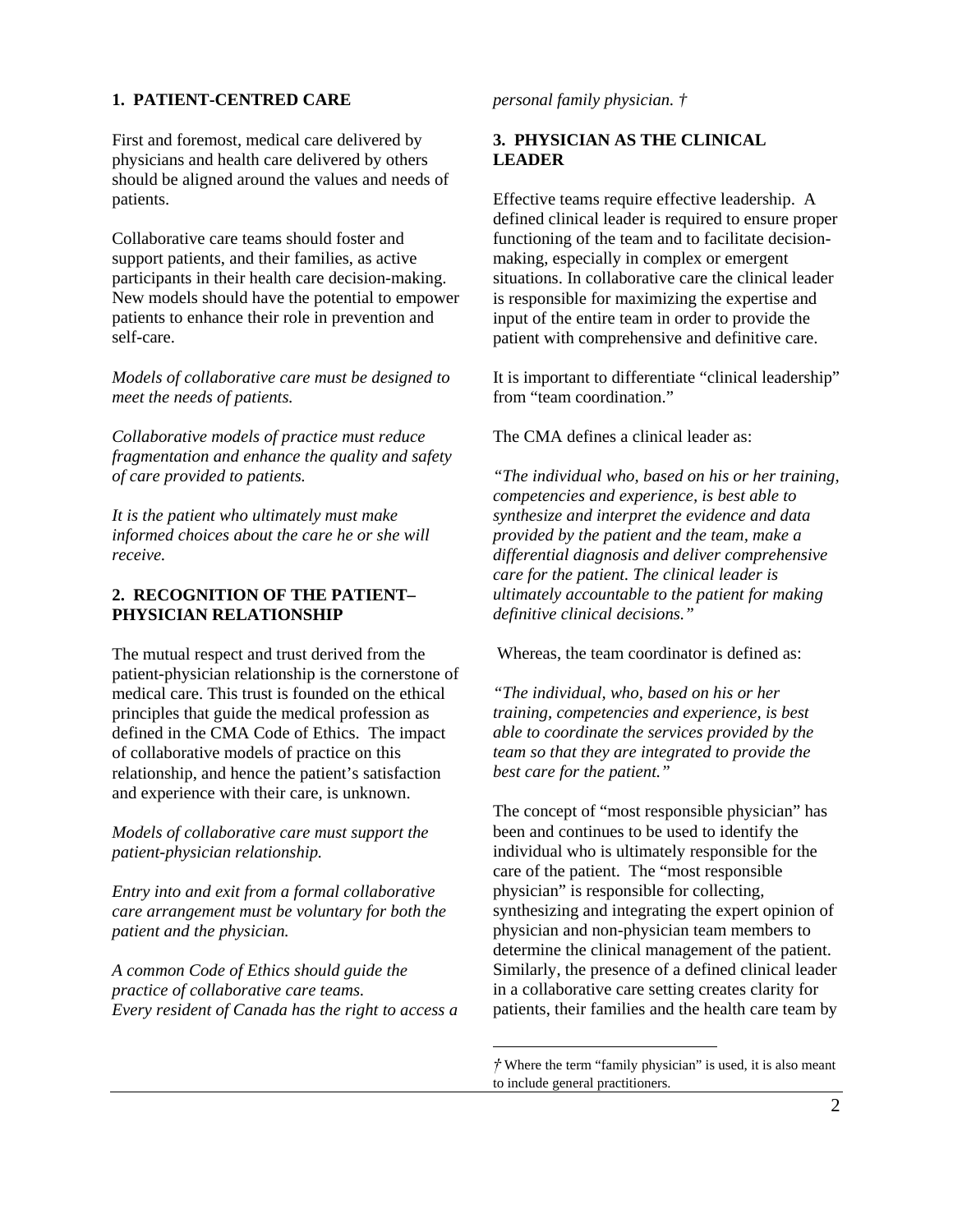making lines of communication and responsibility clear, ultimately improving the quality and safety of care.

In the CMA's opinion, the physician is best equipped to provide clinical leadership. This does not necessarily imply that a physician must be the team coordinator. Many teams will exist in which the physician will have a supporting role, including those focused on population health and patient education. We believe the most effective teams are ones in which the leadership roles have been clearly defined and earned. Some physicians may be prepared to play both roles; however, other members of the team may be best suited to serve as team coordinator.

Currently, patients rely on, and expect, physicians to be clinical leaders in the assessment and delivery of the medical care they receive. In a collaborative care environment this expectation of physician leadership will not change. Team members will have specific knowledge and expertise in their respective disciplines. Physicians, by virtue of their broad and diverse knowledge, training and experience, have a unique appreciation of the full spectrum of health and health care delivery in their field of practice and are therefore best qualified to evaluate and synthesize diverse professional perspectives to ensure optimal patient care.

*The physician, by virtue of training, knowledge, background and patient relationship, is best positioned to assume the role of clinical leader in collaborative care teams. There may be some situations in which the physician may delegate clinical leadership to another health care professional. Other health care professionals may be best suited to act as team coordinator.* 

# **4. MUTUAL RESPECT AND TRUST**

Trust between individuals and provider groups evolves as knowledge and understanding of competencies, skills and scopes of practice are gained. Trust is also essential to ensuring that the team functions efficiently and maximizes the contributions of all members.

Funders and providers should recognize the importance of team building in contributing to team effectiveness. Collaborative care funding models should support a more formalized and integrated approach to both change management and team building.

As relationships are strengthened within the team, so too are trust and respect. Physicians and all team members have an opportunity to be positive role models to motivate and inspire their colleagues. All team members ought to make a commitment to respect and trust each other with the knowledge that it will lead to enhanced care for patients and a more productive work environment for all.

*To serve the health care needs of patients, there must be a collaborative and respectful interaction among health care professionals, with recognition and understanding of the contributions of each provider to the team.* 

*In order to build trust and respect within the team it is essential that members understand and respect the professional responsibility, knowledge and skills that come with their scope of practice within the context of the team.* 

#### **5. CLEAR COMMUNICATION**

In collaborative care environments, it is essential that all members of the team communicate effectively to provide safe and optimal care. Effective communication is essential to ensure safe and coordinated care as the size of the team expands to meet patient needs. It is the responsibility of all team members to ensure that the patient is receiving timely, clear and consistent messaging.

Physicians can take a leadership role in modeling effective communications throughout the team. In particular, there is an opportunity to enhance the consultation and referral process, in order to provide clear and concise instructions to colleagues and optimize care. Sufficient resources, including dedicated time and support, must be available to the team to maximize these communication requirements.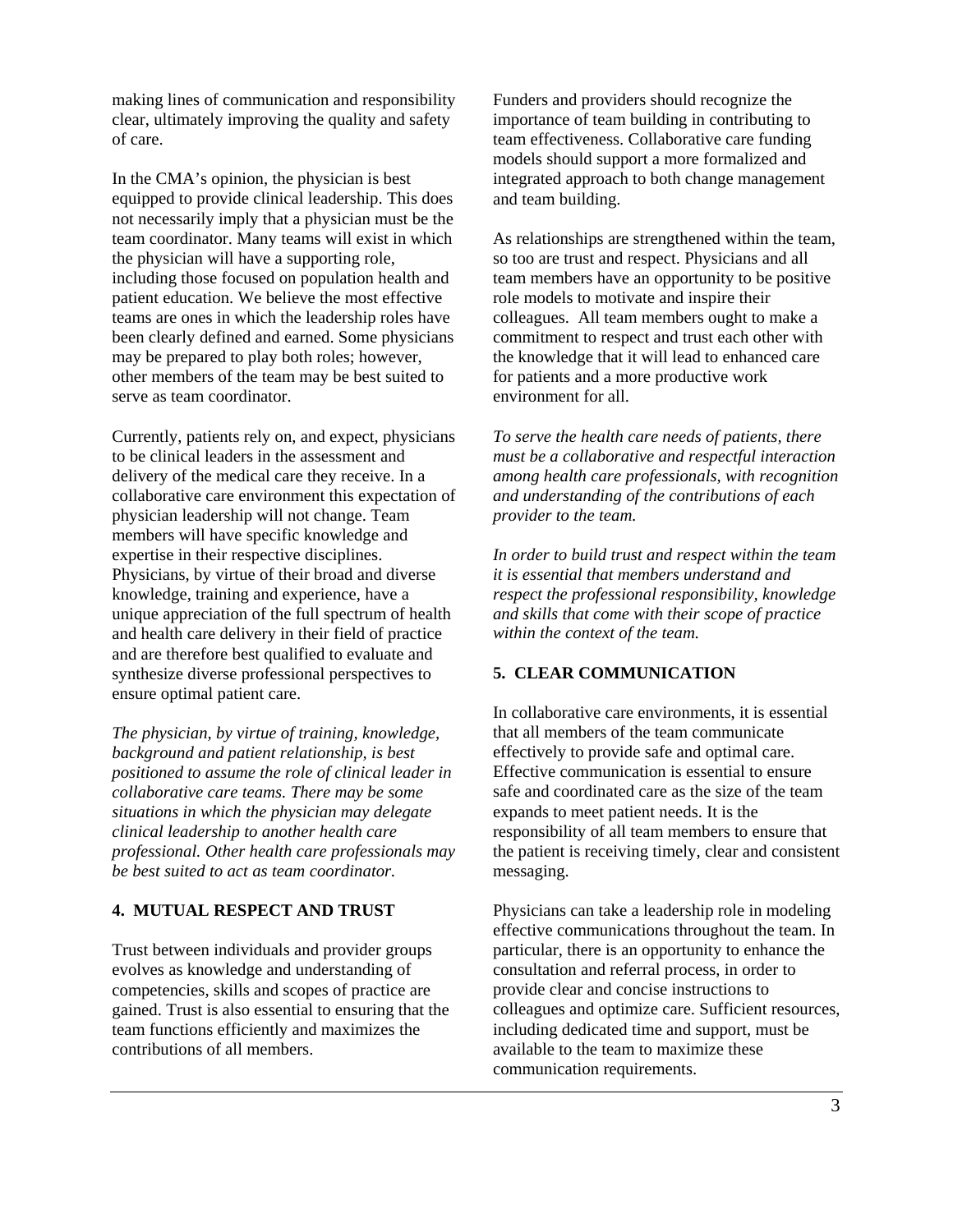*Effective communication within collaborative care teams is critical for the provision of high quality patient care. Planning, funding and training for collaborative care teams must include measures to support communication within these teams.* 

*Mechanisms must be in place within a collaborative team to ensure that both the patients, and their caregiver(s) where appropriate, receive timely information from the most appropriate provider.* 

*Effective and efficient communications within the collaborative care team, both with the patient and among team members, should be supported by clear documentation that identifies the author.* 

*A common, accessible patient record in collaborative care settings is desirable to ensure appropriate communication between physicians and other health care professionals, to prevent duplication, coordinate care, share information and protect the safety of patients.* 

*An integrated electronic health record is highly desirable to facilitate communication and sharing among team members.* 

#### **6. CLARIFICATION OF ROLES AND SCOPES OF PRACTICE**

In order for the team to function safely and efficiently, it is critically important that the scope of practice, roles and responsibilities of each health care professional on the team be clearly defined and understood. In turn, the patient, as a team member, should also have a clear understanding of the roles and scopes of practice of their providers.

*Collaborative care must first and foremost serve the needs of patients, with the goal of enhancing patient care; collaborative care is not contingent upon altering the scope of practice of any provider group and must not be used as a means to expand the scope of practice and/or independence of a health professional group. Changes in the scope of practice of all provider groups must be done with oversight from the appropriate regulatory authority.* 

*Where non-physicians have been provided with an opportunity to undertake activities related to patient care typically unique to the practice of medicine (e.g., ordering tests) they must not do so independently but undertake these activities within the context of the team and in a manner acceptable to the clinical leader.* 

*The role and scope of practice of each member of the collaborative care team should be clearly understood and delineated in job descriptions and employment contracts.* 

*A formal process for conflict resolution should be in place so that issues can be dealt with in a timely and appropriate manner.* 

#### **7. CLARIFICATION OF ACCOUNTABILITY AND RESPONSIBILITY**

In the context of providing optimal care, providers must be accountable and responsible for the outcome of their individual practice, while sharing responsibility for the proper functioning of the collaborative care team. This individual responsibility is required so that regardless of the number and diversity of providers involved in the team, patients can be assured that their well-being is protected and that the team is working toward a common goal.

In collaborative care teams, a physician should be identified as the person most responsible for the clinical care of individual patients, and as such must be accountable for the care rendered to patients. This is consistent with the commitment made by the physician in the doctor-patient relationship, mirrors the clinical training of the physician relative to other providers, is reflective of the current state of tort law as it applies to medical practice, and is compatible with the structure of care delivery in hospitals and in the community. Clearly, this type of arrangement does not eliminate the necessity for all providers to be accountable for the care that they provide.

*It is essential that all providers be responsible and accountable for the care that they provide and for the well-being of the patient.*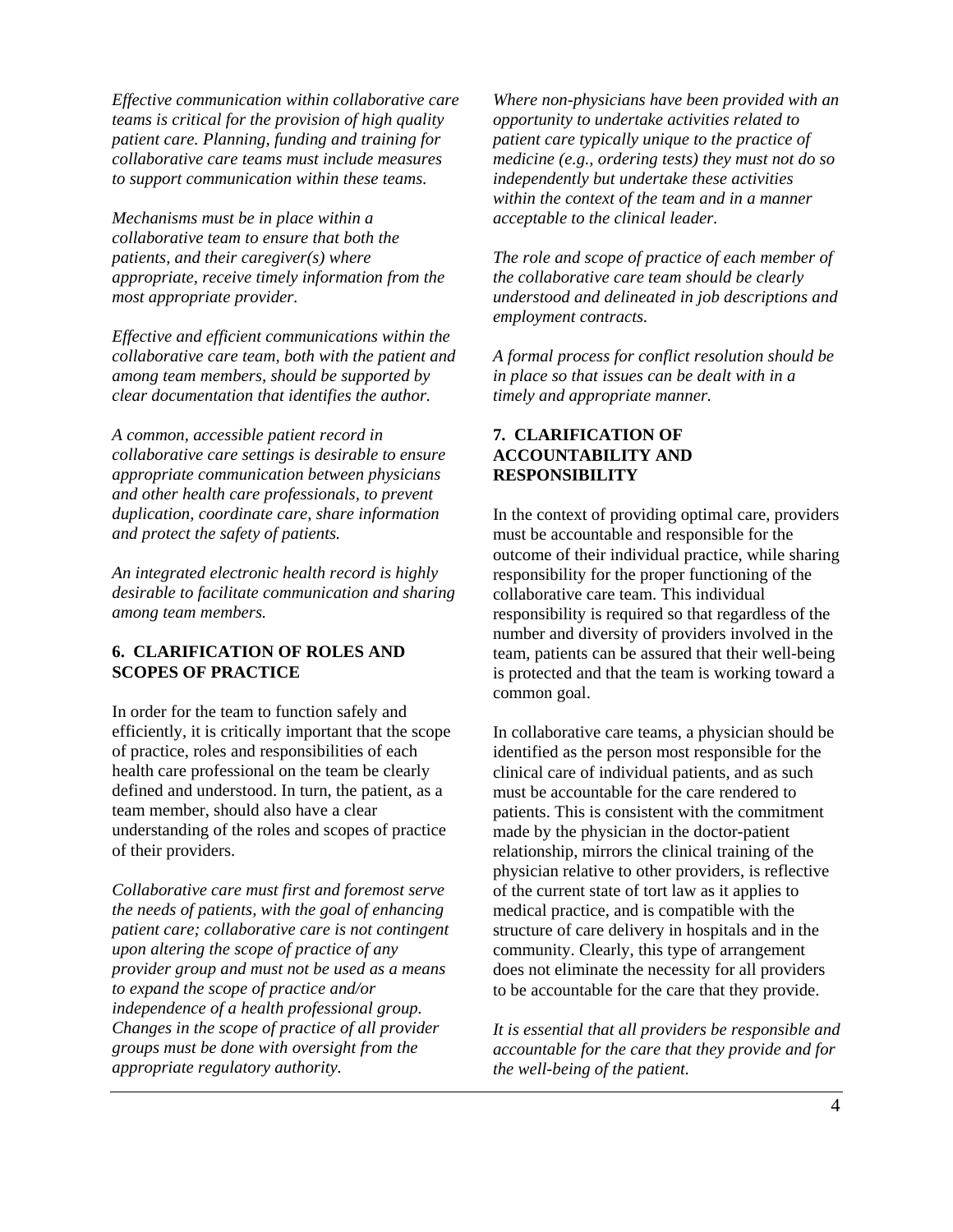*As clinical leader, the physician should be responsible for the clinical oversight of an individual patient's care.* 

## **8. LIABILITY PROTECTION FOR ALL MEMBERS OF THE TEAM**

As discussed earlier in this paper, the resolution of the multiplicity of liability issues that result from care delivered by teams requires clearly defined roles and responsibilities in the team setting and the absolute requirement for appropriate and sufficient liability coverage for each health professional. The August 2006 statement of the Canadian Medical Protective Association, *Collaborative Care: A medical liability perspective*, identifies issues of concern to physicians and proposes solutions to reduce those risks.

*All members of a collaborative care team must have adequate professional liability protection and/or insurance coverage to accommodate their scope of practice and their respective roles and responsibilities within the collaborative care team.* 

*Physicians, in their role as clinical leaders of collaborative care teams, must be satisfied with the ongoing existence of appropriate liability protection as a condition of employment of, or affiliation with, other members on collaborative care teams.* 

*Formalized procedures should be established to ensure evidence of this liability protection.* 

#### **9. SUFFICIENT HUMAN RESOURCES AND INFRASTRUCTURE**

Collaborative models of health care delivery hold the promise of enhancing access to care for patients at a time of serious health human resource shortages. However, effective patient-centred collaborative care depends on an adequate supply of physicians, nurses and other providers. Governments and decision-makers must continue to enhance their efforts to increase the number of physicians and nurses available to provide health care services.

Collaborative care should not be seen as an opportunity for governments to substitute one care provider for another simply because one is more plentiful or less costly than the other.

In addition, governments must understand that colocation of individuals in a team is not a requirement for all collaborative care. Where team co-location does not exist, appropriate resources must be dedicated to ensure communication can be timely, effective and appropriate between providers.

*Governments, at all levels, must address the serious shortage of physicians to ensure quality patient care for Canadians.* 

*The effective functioning of a collaborative care team depends on the contribution of a physician.* 

*Governments must enhance access to medical care by increasing the number of physicians and providers, and not by encouraging or empowering physician substitution.* 

# **10. SUFFICIENT FUNDING & PAYMENT ARRANGEMENTS**

Funding must be present to support all aspects of the development of collaborative care teams. At the practice level, remuneration methods for physicians, irrespective of their specialty, must be available to facilitate collaborative care arrangements and environments in which physicians practice. All care delivery models, including collaborative care teams, must have access to adequate and appropriate resources. This includes, but should not be limited to, funding for health human resources, administration/management infrastructure, liability protection, clinical and team/administrative training, team building, and information technology.

Remuneration models should be established in a manner that encourages providers to participate effectively in the delivery of care and team effectiveness.